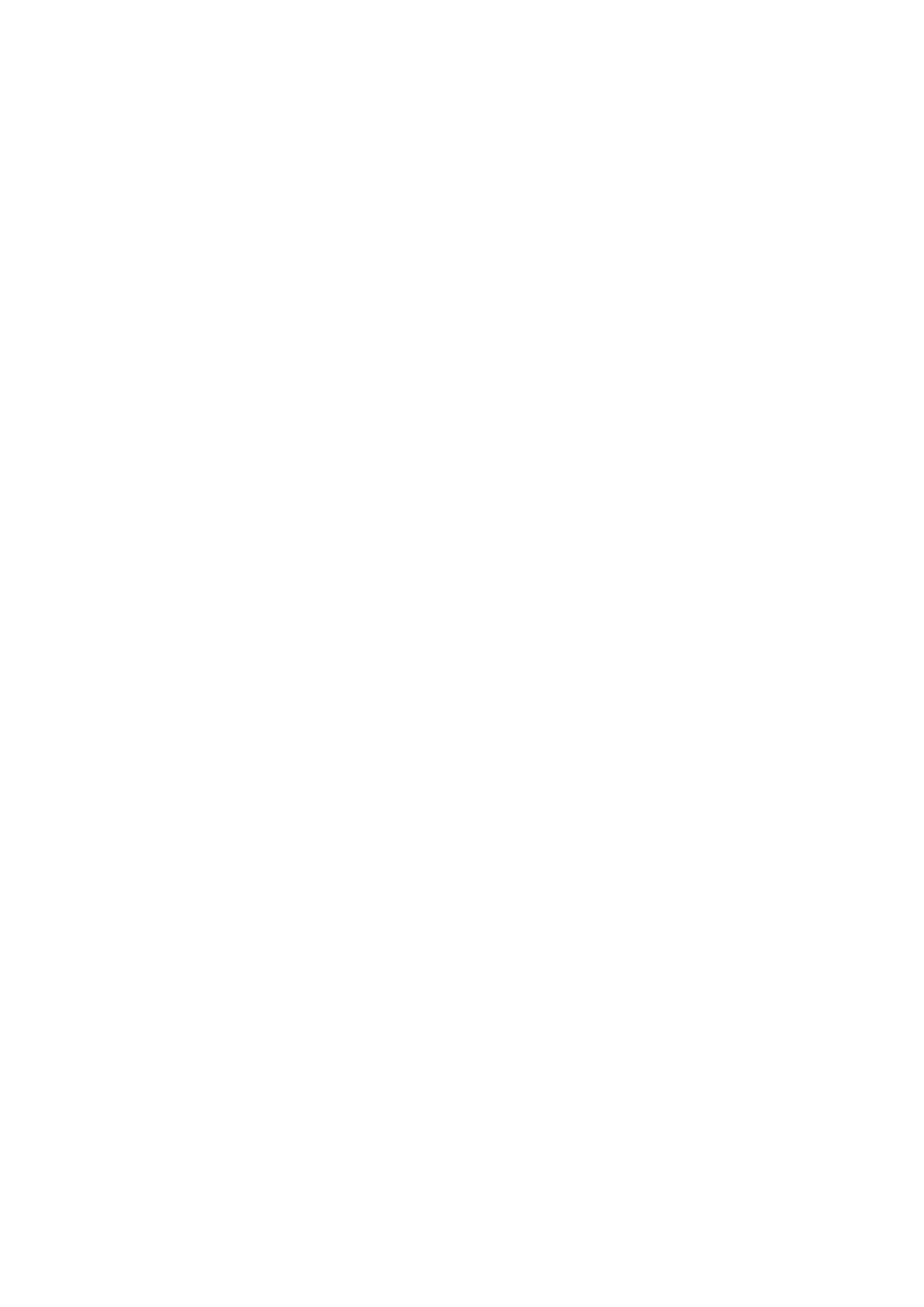# **In the case of E.A. v. Russia,**

The European Court of Human Rights (First Section), sitting as a Chamber composed of:

Isabelle Berro-Lefèvre, *President,*

Khanlar Hajiyev,

Mirjana Lazarova Trajkovska, Linos-Alexandre Sicilianos,

Erik Møse,

Ksenija Turković, Dmitry Dedov, *judges,*

and Søren Nielsen, *Section Registrar,*

Having deliberated in private on 30 April 2013,

Delivers the following judgment, which was adopted on that date:

# **PROCEDURE**

1. The case originated in an application (no. 44187/04) against the Russian Federation lodged with the Court under Article 34 of the Convention for the Protection of Human Rights and Fundamental Freedoms ("the Convention") by an Uzbek national, Mr E.A. ("the applicant"), on 9 November 2004. The President of the Section decided that the applicant's name should not be disclosed (Rule 47 § 3 of the Rules of Court).

2. The applicant was represented by Mr Z. Zhulanov, a lawyer practising in Perm. The Russian Government ("the Government") were represented by Mr A. Savenkov and then by Mr G. Matyushkin, acting and current Representatives of the Russian Federation at the European Court of Human Rights respectively.

3. The applicant alleged, *inter alia*, that the deficiencies in his medical care in detention between 2003 and 2006 amounted to a violation of Article 3 of the Convention.

4. Following a preliminary examination of the admissibility of the application, on 16 June 2008 the judge appointed as rapporteur under Rule 49 § 2 of the Rules of Court requested the respondent Government to submit a copy of the applicant's medical file, including information on HIV-related medication and any recent (institutional or, preferably, independent) assessment of his medical conditions, if available. On 28 July 2008 the Government submitted a number of documents from the applicant's medical file.

5. On 30 January 2009 the application was communicated to the Government. It was also decided to rule on the admissibility and merits of the application at the same time (Article 29  $\S$  1).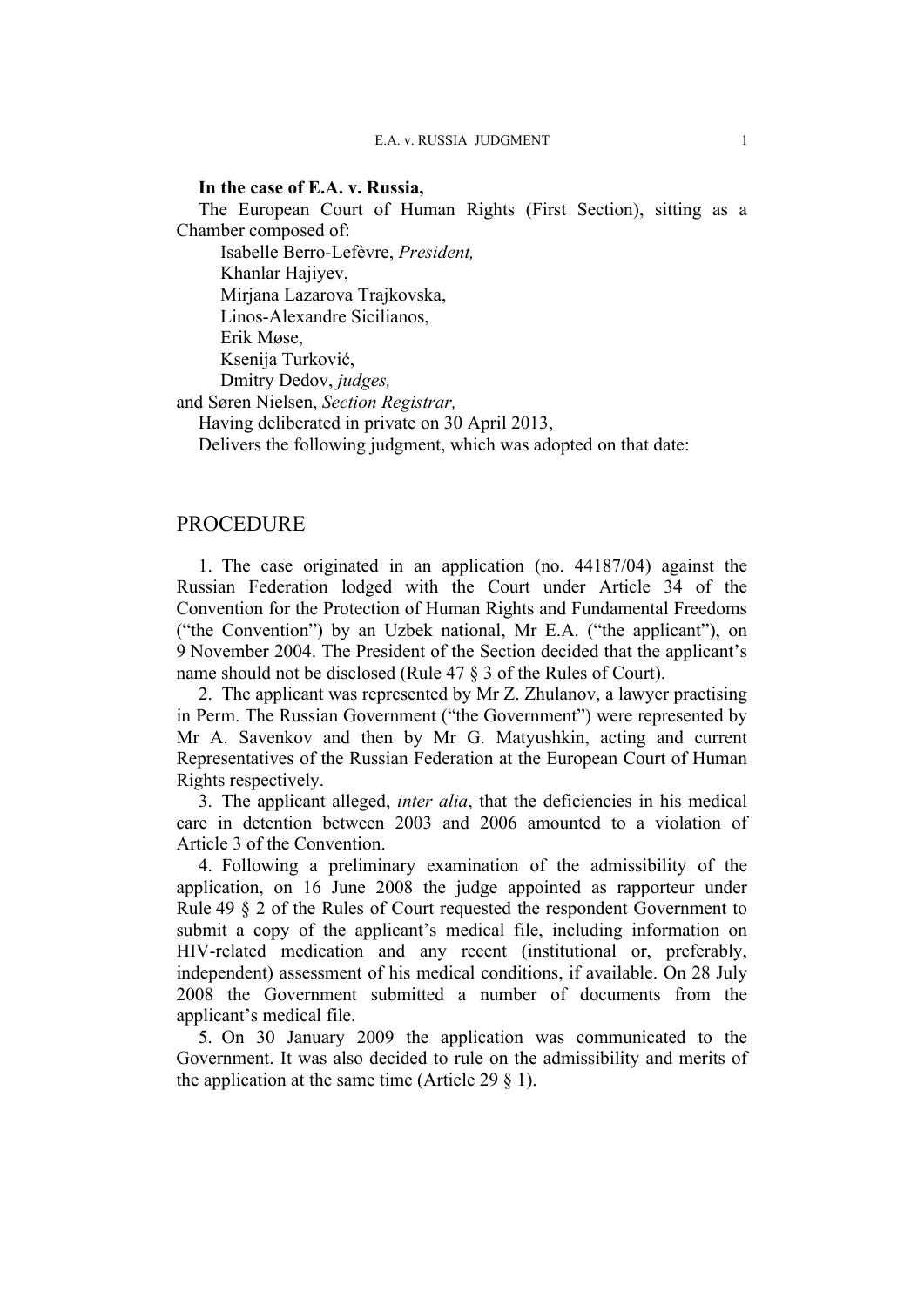# THE FACTS

# I. THE CIRCUMSTANCES OF THE CASE

6. The applicant was born in 1966. After his release from detention in 2008 the applicant resided in the town of Perm.

7. The applicant arrived in Russia from Uzbekistan in 2002 or 2003. He was arrested on 11 August 2003 in the town of Perm in relation to criminal proceedings against him (see paragraph 25 below).

# **A. Medical care in detention**

8. During his admission to Perm detention centre no. 1 in August 2003 the applicant had a check-up and was questioned about his past illnesses. According to the documents submitted by the Government, since the 1990s the applicant had been suffering from pulmonary tuberculosis and had received treatment in Uzbekistan. According to the applicant, in 1995 and 1998 he had pneumonia and had no pulmonary tuberculosis before his arrest in August 2003.

<span id="page-3-1"></span>9. The applicant had a chest fluorography examination in the detention centre and was examined by a chest physician who prescribed treatment (such as ethambutol and B6 vitamin) in relation to his tuberculosis. On 18 August 2003 a blood sample from the applicant was submitted for HIV testing (an "enzyme-linked immunosorbent assay"). An additional similar test and a confirmatory test ("western blot") were carried out on 3 and 4 September 2003 respectively.

<span id="page-3-2"></span>10. The case file contains a document dated 9 September 2003 which appears to be the record of the HIV-related initial physical examination (involving, *inter alia*, vital signs, lymph nodes, skin, thorax and lungs). The applicant's weight was 73 kg. The reference to the HIV stage is not legible. The next check up was scheduled for February 2004. The Government also submitted the applicant's "epicrisis" record for 2003, which indicates HIV stage 2Б under the domestic classification (see paragraph [29](#page-6-0) below). It is indicated in the record that during 2003 the applicant did not request any treatment or medication. Another document entitled "Plan for treatment in 2003" indicated that the applicant was to be examined in February 2004. This document did not specify any treatment, including HIV-related medication.

11. It can be seen from the typed copy of the applicant's medical file that on several occasions in late 2003 and early 2004 he was examined by a chest physician who maintained his medication in relation to tuberculosis.

<span id="page-3-0"></span>12. After the closure of the criminal proceedings against him (see paragraph 25 below), in June 2004 the applicant was transferred to prison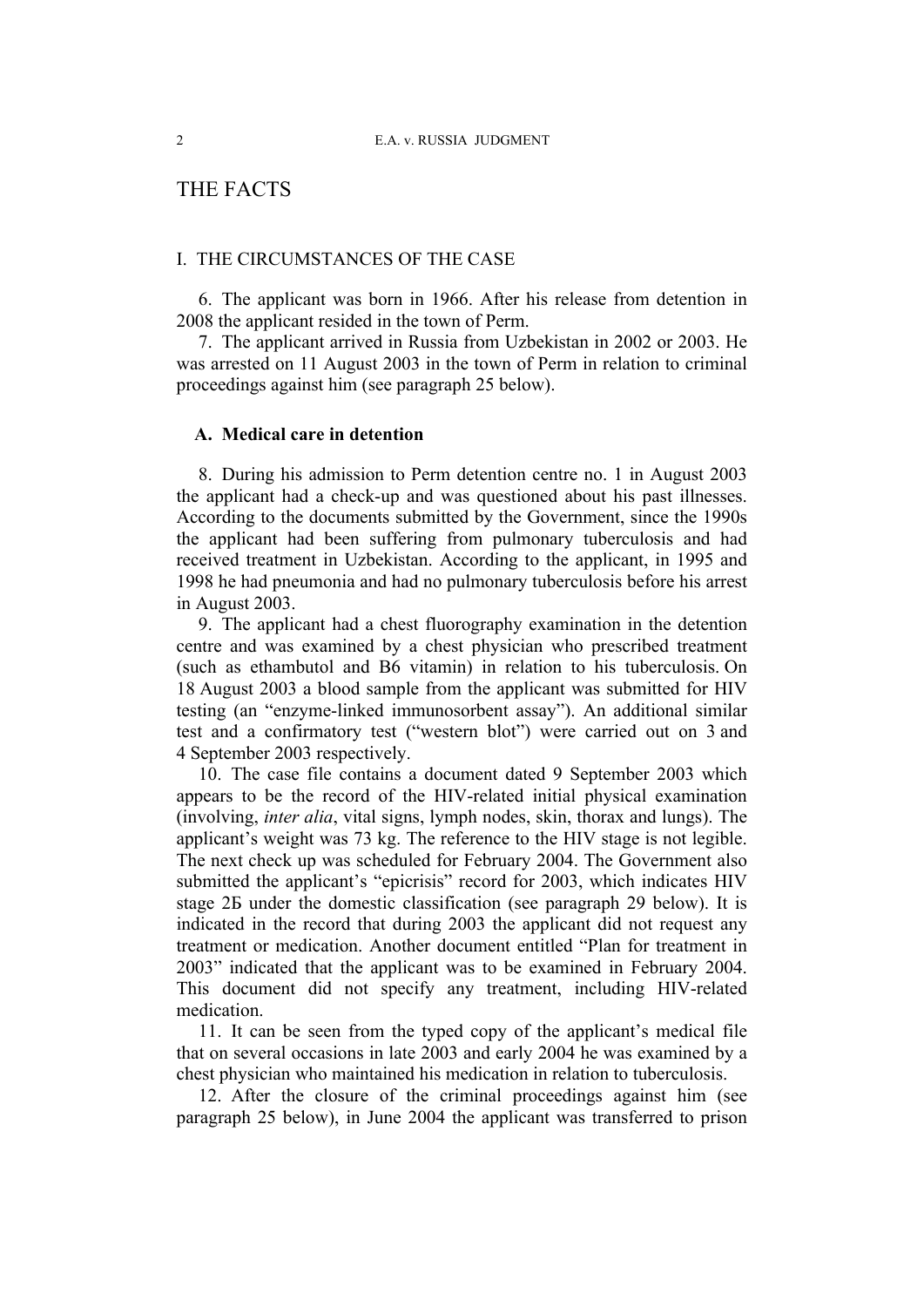no. 12 in the Perm region. Subsequently, he also spent periods of time in prison no. 9, as well as in the psychiatric and other units of the hospital for detainees (August - October 2004, February - March 2005, July 2005 and several months in 2006 and 2007). The applicant was treated, *inter alia*, for tuberculosis, gonorrhoea, haemorrhoids, hepatitis C, a psychiatric condition, and in relation to acts of self-mutilation.

13. In particular, in September 2004 the applicant was admitted to tuberculosis hospital no. 7 in relation to the progression of his infection with the hepatitis C virus. He had a number of blood tests, such as a full blood count (including leukocytes, erythrocytes, and lymphocytes), a urine test, a chest fluorography, an X-ray and an abdominal ultrasound scan, and was examined by a chest physician and a neurologist. It appears that, although scheduled, a consultation by an infectious disease specialist was not provided. It is indicated in one of the documents submitted by the Government that the applicant's weight dropped to 60.5 kg in September 2004. However, it can be seen from the record of a check-up done on 1 October 2004 that his weight was then 70 kg. This record mentions HIV stage 2 or 3 (not clearly legible). The next check-up was scheduled for April 2005.

14. The Government submitted a handwritten medical document (which appears to relate to 2004) bearing the stamp of prison no. 9 and indicating HIV stage 3A.

15. It appears that in April 2005 the applicant was examined by an infectious disease specialist who prescribed laboratory testing for bilirubin and some laboratory tests in relation to liver function. The record of a check-up of the applicant of 25 July 2005 indicates HIV stage 2Б. The next check-up was scheduled for 25 January 2006.

<span id="page-4-0"></span>16. In July 2005 the applicant complained that he was not being provided with adequate medical treatment in relation to his diseases, in particular as regards his HIV infection. The Kizel prosecutor's office in charge of the supervision of prisons examined the applicant's complaint and stated that the applicant had been provided with medical care free of charge, and that he had been regularly admitted to a medical facility and had consultations by infectious disease specialists. The prosecutor's office also mentioned that no funds had been allocated to prison no. 12 for out-patient treatment of HIV-positive detainees in 2005 and thus the relevant medication had not been available there.

17. In March 2006 the applicant was again hospitalised and his discharge certificate refers to HIV stage 3. In July 2006 he had a periodic check-up; the record indicates HIV stage 3 (corrected from "4").

<span id="page-4-1"></span>18. In July 2006 the applicant complained about the issue of medical care to the Federal Department for the Execution of Sentences. This authority stated in reply that an infectious disease specialist had concluded that antiretroviral therapy (ART) was not necessary. Another similar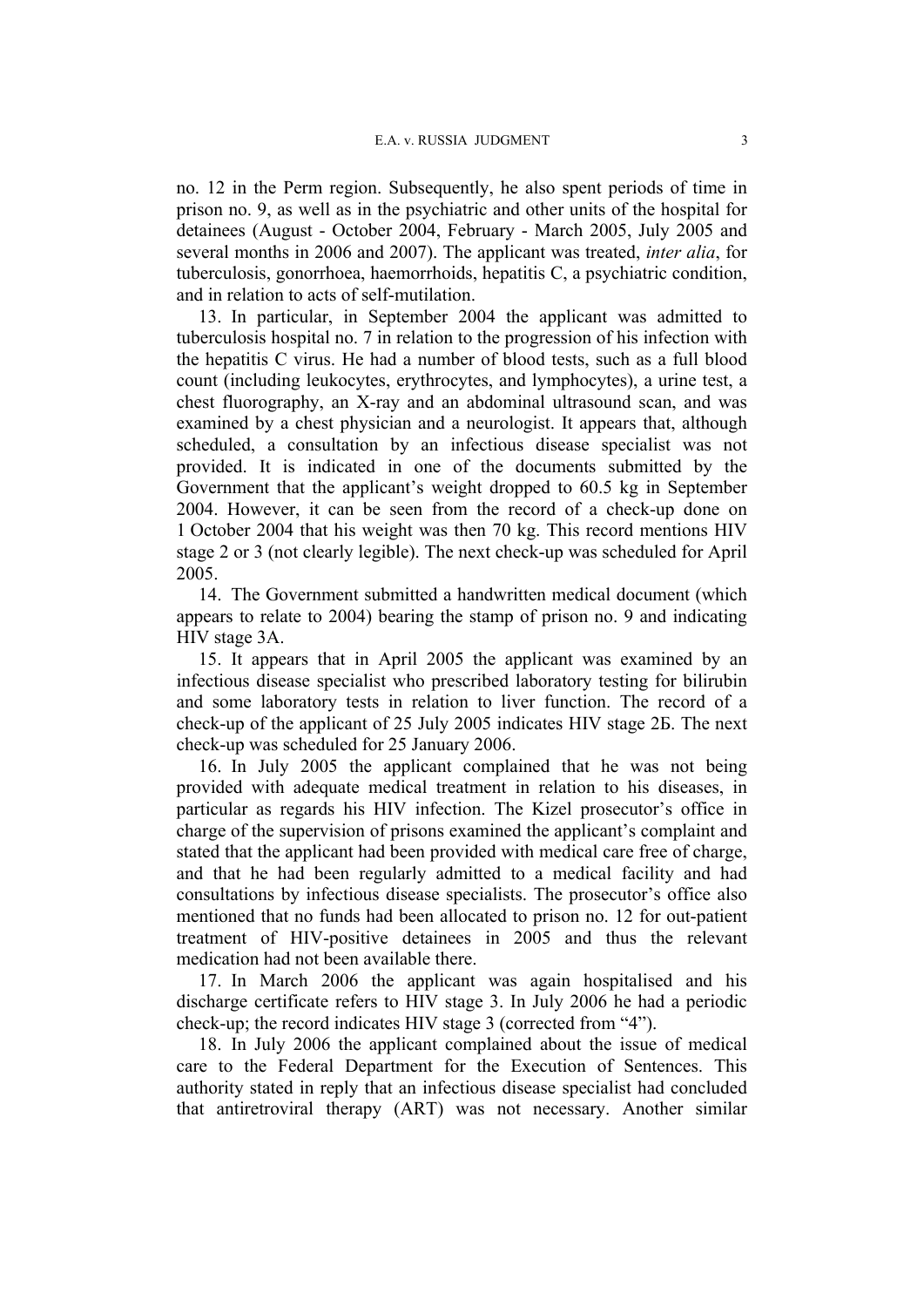#### 4 E.A. v. RUSSIA JUDGMENT

complaint was examined in August 2006 by the Kizel prosecutor's office in charge of the supervision of prisons. Dismissing the applicant's complaint, this authority mentioned that prison hospital no. 9 had facilities for carrying out an immunological assessment, should it be prescribed for the applicant. So far there had been no indications for such an assessment.

<span id="page-5-1"></span>19. In September 2006 the Medical Office of the Regional Department for the Execution of Sentences examined and dismissed the applicant's further complaint relating to his HIV treatment. They stated that the applicant had received the necessary testing and medication, as well as consultations by specialist doctors, including an infectious disease specialist. They indicated that a decision on immunological assessment had to be taken by a medical professional. The applicant's illnesses and their staging had not, at the relevant time, required ART.

20. Between October 2006 and May 2007 the applicant was kept in hospital no. 7 in the Perm region, on account, in particular, of the aggravation of his pulmonary tuberculosis. According to the Government, in October 2006 the applicant failed to comply with unspecified recommendations made by the regional centre for the prevention of and fight against AIDS and infectious diseases ("the AIDS centre").

<span id="page-5-2"></span>21. The applicant had a check up in January 2007; the record indicates HIV stage 4Б. In March 2007 he underwent an immunological assessment. It appears that he started a highly active antiretroviral therapy (HAART) regimen in April 2007. In early 2008 the regimen was adjusted.

<span id="page-5-0"></span>22. The applicant sought early conditional release. By a judgment of 4 September 2008 the Solikamsk Town Court of the Perm Region granted his application and ordered his release, considering that his continued detention was not necessary for the purposes of his "correction". The applicant was released soon thereafter. The court ordered him to report to the supervising authority and not to change his place of residence without prior notice to that authority.

23. According to the applicant, the administration of the detention facility told him that he had fifteen days to leave Russia or he would be deported.

24. According to the Government, in October 2008 and January 2009 the applicant attended the AIDS centre, where he confirmed that he was taking medication.

## **B. Criminal proceedings against the applicant**

25. On 15 April 2004, rejecting the applicant's plea of self-defence, the Leninskiy District Court of Perm convicted the applicant of causing injuries to one person and causing fatal injuries to another person. The court sentenced the applicant to six years and one month of imprisonment. On 25 May 2004 the Perm Regional Court upheld the judgment. The applicant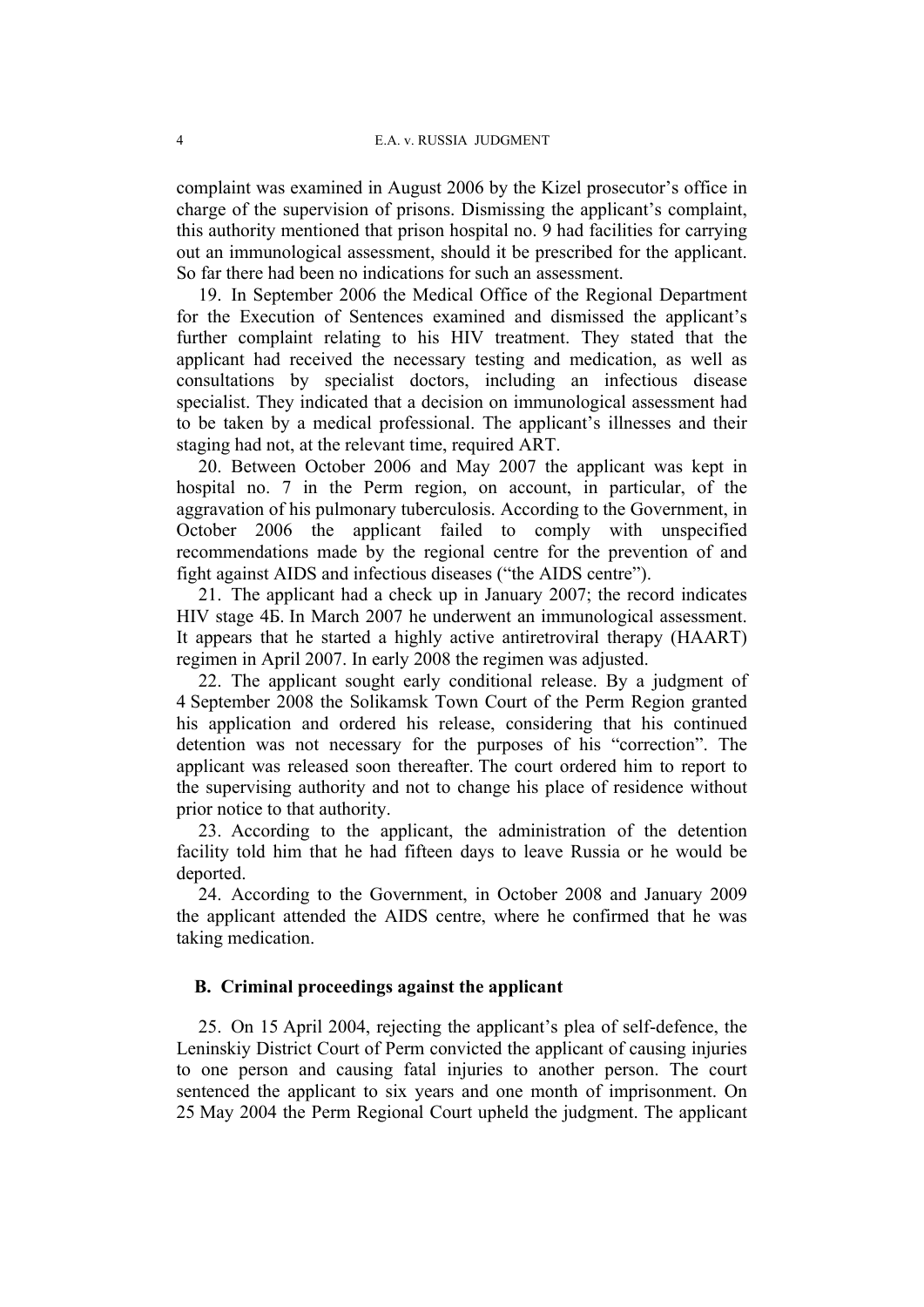made submissions through a videoconferencing facility from the remand centre.

26. The applicant served his sentence of imprisonment from June 2004 to September 2008, when he was released (see paragraphs [12](#page-3-0) and [22](#page-5-0) above).

## II. RELEVANT DOMESTIC LAW

### **A. Decree no. 170 of 16 August 1994**

<span id="page-6-1"></span>27. By Decree no. 170 of 16 August 1994 the Federal Ministry of Health adopted Guidelines relating to HIV/AIDS Diagnosis and Treatment (section 1) and Dispensary Supervision (section 2). The Guidelines state as follows.

28. There is a clear link between the illness's progress and the reduction of CD4 lymphocytes, the latter process being the main feature of HIV pathogenesis (point 1.1.). Staging of HIV should be determined depending on clinical and other relevant considerations listed in the Guidelines (points 1.3. and 1.5.). An HIV-positive person should be subjected to an initial examination confirming the HIV diagnosis and determining the stage of the illness and any concomitant illnesses. The initial examination should include, *inter alia*, HIV serological testing (an enzyme-linked immunosorbent assay test and a western blot test) and a CD4 cell count (point 2.1. of the Guidelines). Subsequent examinations should be carried out in accordance with the gravity of the patient's state of health, or on a periodic basis. A subsequent examination at HIV stage 2 or 3 should be carried out in twelve months for a CD4 cell count of below 500, and in twenty-four months for a CD4 cell count of above 500 or if unknown.

<span id="page-6-0"></span>29. Basic therapies include ART and prophylaxis to prevent secondary diseases. Antiretroviral therapy should be prescribed at stages 2A, 3A, 3Б and 3B (under the Russian classification) during periods of clinical activity and with regard to the clinical data (point 1.6.2.1. of the Guidelines). As to periods of remission, sustaining ART should be provided, with regard to clinical and immunological assessment. Depending on the CD4 level, the therapy should be constant or administered in three-month periods with three-month interruptions. If the CD4 level is not known, no sustaining therapy should be provided in certain situations or at stage 3A.

## **B. Federal Law no. 38-FZ of 30 March 1995**

30. Federal Law no 38-FZ on the Prevention of HIV Propagation in Russia provided, in its pre-January 2005 version, that the State guaranteed the availability of the relevant examinations for detecting HIV infection; diagnosis and treatment; and provision of free medical care to HIV-positive Russian citizens (section 4 of the Law).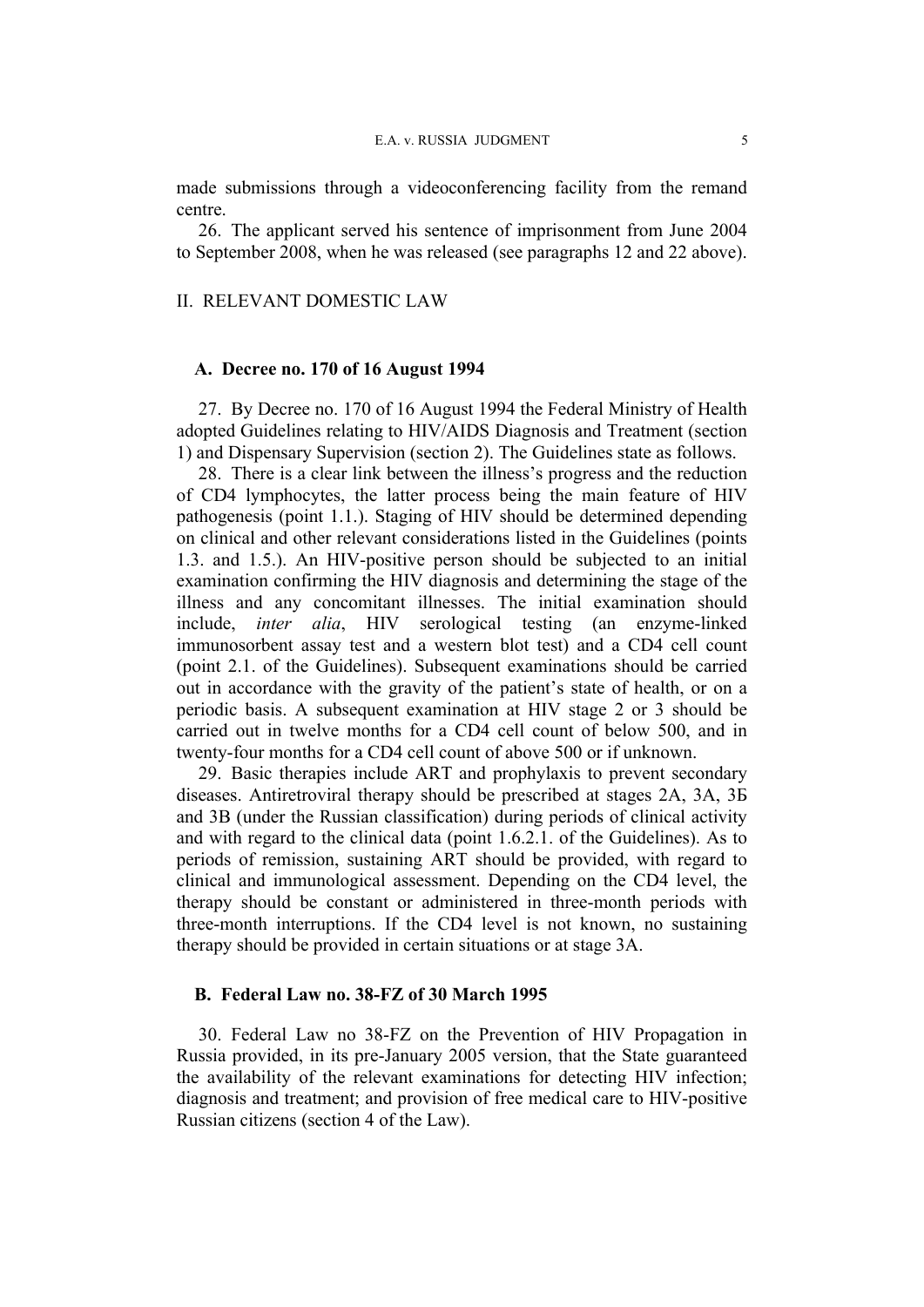## III. REVELANT INTERNATIONAL DOCUMENTS

### **A. Patient evaluation and ART**

<span id="page-7-0"></span>31. In 2004 the World Health Organisation (WHO) published its Guidelines "Scaling up Antiretroviral Therapy in Resource-Limited Settings. Guidelines for a public health approach." They read as follows:

"WHO recommends that, in resource-limited settings, HIV-infected adults and adolescents should start ARV therapy when the infection has been confirmed and one of the following conditions is present.

\*Clinically advanced HIV disease:

-WHO Stage IV HIV disease, irrespective of the CD4 cell count;

-WHO Stage III disease with consideration of using CD4 cell counts <350/mm<sup>3</sup> to assist decision-making.

\*WHO Stage I or II HIV disease with CD4 cell counts <200/mm<sup>3</sup> ...

... The treatment of patients with WHO Stage IV disease (clinical AIDS) should not be dependent on a CD4 cell count determination. However, where available, this test can be helpful in categorizing patients with Stage III conditions with respect to their need for immediate therapy. For example, pulmonary TB can occur at any CD4 count level and, if the CD4 cell count level is well maintained (i.e.  $>350/mm^3$ ), it is reasonable to defer therapy and continue to monitor the patient. For Stage III conditions a threshold of 350/mm<sup>3</sup> has been chosen as the level below which immune deficiency is clearly present such that patients are eligible for treatment when their clinical condition portends rapid clinical progression ... For patients with Stage I or Stage II HIV disease the presence of a CD4 cell count <200/mm<sup>3</sup> is an indication for treatment.

In cases where CD4 cell counts cannot be assessed the presence of a total lymphocyte count of 1200/mm<sup>3</sup> or below can be used as a substitute indication for treatment in the presence of symptomatic HIV disease. While the total lymphocyte count correlates relatively poorly with the CD4 cell count in asymptomatic persons, in combination with clinical staging it is a useful marker of prognosis and survival. An assessment of viral load (e.g. using plasma HIV-1 RNA levels) is not considered necessary before starting therapy. Because of the cost and complexity of viral load testing, WHO does not currently recommend its routine use in order to assist with decisions on when to start therapy in severely resource-constrained settings. It is hoped, however, that increasingly affordable methods of determining viral load will become available so that this adjunct to treatment monitoring can be more widely employed.

It should be noted that the current WHO Staging System for HIV Infection and Disease for Adults and Adolescents was developed several years ago and has consequent limitations. Adaptations at the level of national programmes may therefore be appropriate. Nevertheless, it remains a useful tool for assisting in defining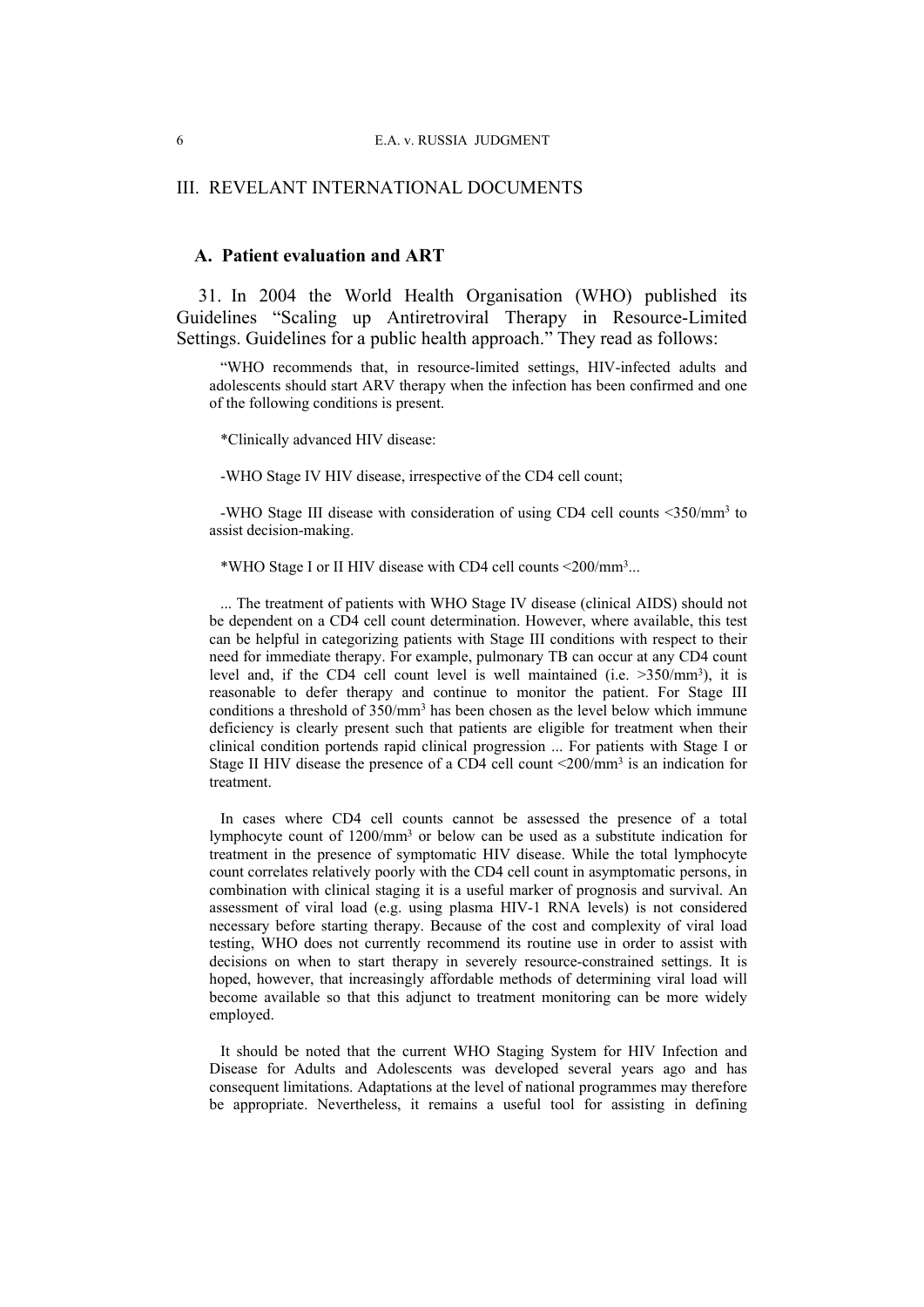parameters for initiating therapy in resource-limited settings and thus has continued to be applied in this revision."

Under these Guidelines, if CD4 testing was, at the time, not available, it was recommended that ART be offered to patients with: (i) WHO Stage IV disease, irrespective of the total lymphocyte count; (ii) WHO Stage III disease, irrespective of the total lymphocyte count, the recommendation to start ART in all patients with stage III disease without reference to total lymphocyte counts reflecting, in the WHO's opinion, the consensus of expert opinion; and (iii) WHO Stage II disease with a total lymphocyte count  $\leq 1200/\text{mm}^3$ . A total lymphocyte count of  $\leq 1200/\text{mm}^3$  could be substituted for the CD4 count when the latter was unavailable and HIVrelated symptoms existed. It was not useful in the asymptomatic patient. Thus, in the absence of CD4 cell testing, asymptomatic HIV-infected patients (WHO Stage I) should not be treated because there was currently no other reliable marker available in severely resource-constrained settings.

32. In 2004 the WHO also published "HIV/AIDS Treatment and Care. WHO Protocols for countries of the Commonwealth of Independent States". The Protocols provide that the initial evaluation of an HIV positive patient must, *inter alia*, include routine laboratory assessments (haemoglobin, white blood cell count and differential, urinalysis, liver function tests, creatinine) and a CD4 cell count. ART should be started at (i) stage IV irrespective of CD4 cell count; (ii) stage III disease if symptoms present (including, but not restricted to, chronic diarrhoea of unknown aetiology, prolonged fever of unknown aetiology, pulmonary tuberculosis, recurrent invasive bacterial infections, or recurrent/persistent mucosal candidiasis), with consideration given to using CD4 cell counts  $\leq$  350/mm<sup>3</sup> to assist decision making. A CD4 count is advisable to assist with determining the need for immediate therapy. For example, pulmonary TB may occur at any CD4 level and other conditions may be mimicked by non-HIV aetiologies (for example, chronic diarrhoea, prolonged fever); (iii) stage I or II disease with CD4 cell counts  $=$ 200/mm<sup>3</sup> . The precise CD4 level above 200/mm<sup>3</sup> at which ART treatment should be started is not established. ART is recommended for all patients with TB with a CD4 count  $\leq 200$  cells/mm<sup>3</sup> and should be considered for patients with CD4 < 350 cells/mm<sup>3</sup> .

33. In 2006 the WHO issued revised guidelines: "Antiretroviral therapy for HIV infection in adults and adolescents. Recommendation for a public health approach." (with previous updates from 2003). They read as follows:

"In resource-limited settings the decision to initiate ART in adults and adolescents relies on clinical and immunological assessment. In order to facilitate the rapid scaleup of ART programmes with a view to achieving universal access to this therapy, WHO emphasizes the importance of using clinical parameters in deciding when to initiate it. However, it is recognized that the value of clinical staging in deciding when to initiate and monitor ART is improved by additional information on baseline and subsequent (longitudinal) CD4 cell counts. While WHO continues to advocate wider availability of affordable point-of-care CD4 cell count testing, the lack of a CD4 count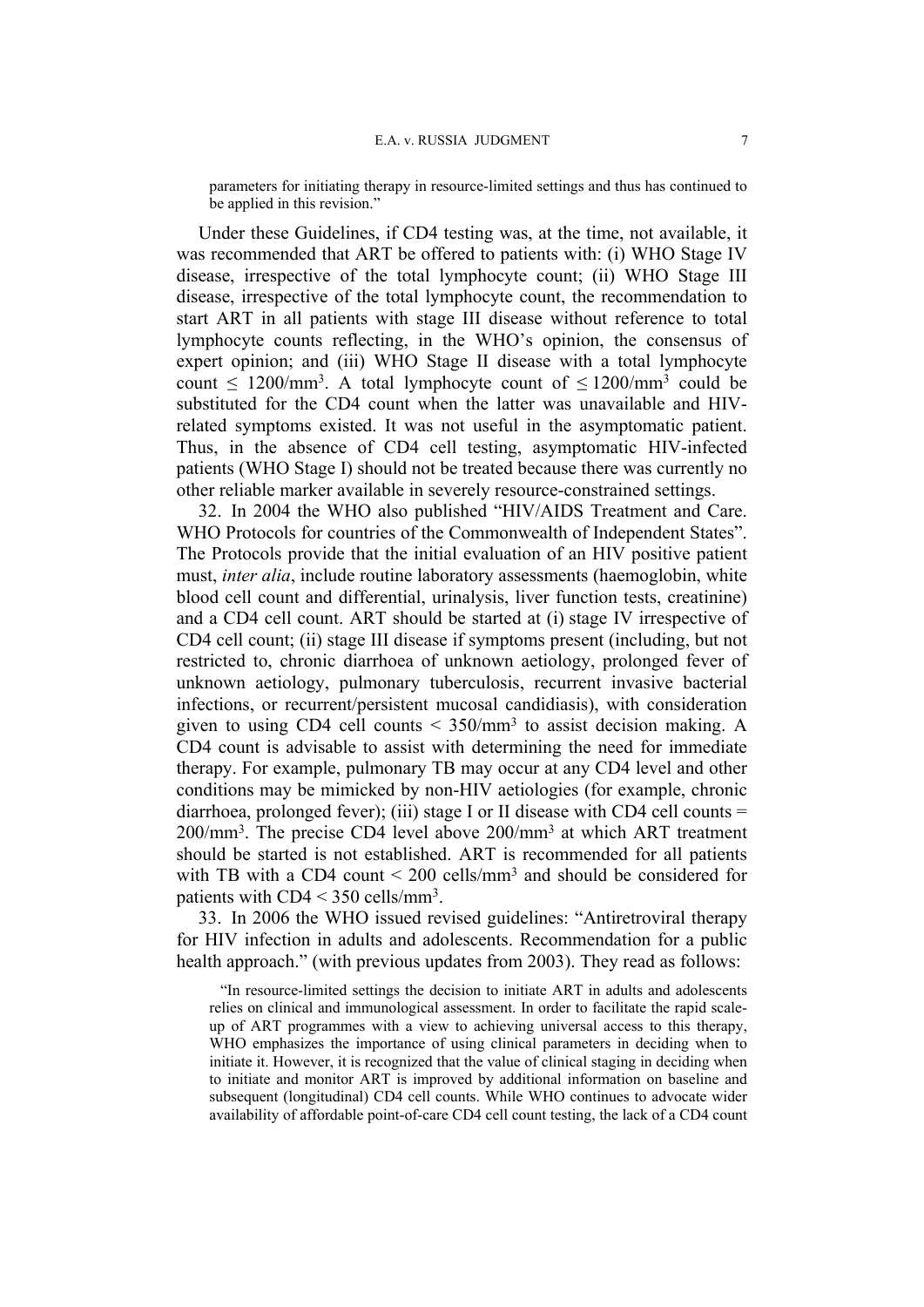should not delay the initiation of ART if the patient in question is clinically eligible. WHO encourages national programmes to increase access to CD4 measurement technologies ...

Clinical staging is intended for use where HIV infection has been confirmed by HIV antibody testing. It should form part of the baseline assessment (first visit) on entry into a care and treatment programme and is used to guide decisions on when to start co-trimoxazole prophylaxis and when to start and switch ART in situations where CD4 testing is not available ...

ART results in improvement in clinical status and brings about effective reversal of the clinical stage in patients with symptomatic disease. However, the value of clinical staging in monitoring the efficacy of ART, defining ART failure and determining when to switch ART is less clear. Studies are urgently needed to address the use of clinical criteria (clinical stage on treatment) in deciding when to switch ART in the absence of CD4 cell counts or viral load testing.

The optimum time to commence ART is before patients become unwell or present with their first opportunistic infection. Immunological monitoring (CD4 testing) is the ideal way to approach this situation. A baseline CD4 cell count not only guides the decision on when to initiate ART but is also essential if CD4 counts are to be used to monitor ART ...

The benchmark threshold marking a substantially increased risk of clinical disease progression is a CD4 cell count of 200 cells/ mm<sup>3</sup>. Although it is never too late to initiate ART, patients should preferably begin the therapy before the CD4 cell count drops to or below 200 cells/mm3 [A-III]. The optimum time to initiate ART with a CD4 cell count of 200−350 cells/ mm<sup>3</sup> is unknown.

Patients with CD4 cell counts in this range require regular clinical and immunological evaluation.

The treatment of patients with WHO clinical stage 4 disease should not depend on a CD4 cell count determination: all such patients should initiate ART [A-III]. For WHO clinical stage 3 conditions, a threshold of 350 cells/ mm<sup>3</sup> has been identified as a level below which functional immune deficiency is present and ART should be considered. This level also conforms to what is indicated in other consensus guideline documents. 4 CD4 cell counts can be helpful in categorizing patients with stage 3 conditions in respect of their need for immediate therapy. For example, pulmonary tuberculosis or severe bacterial infections can occur at any CD4 count level and it is reasonable to delay ART and continue to monitor patients with CD4 cell counts above 350 cells/ mm<sup>3</sup> . However, the initiation of ART is recommended for all HIV-infected individuals with pulmonary TB and CD4 counts below 350 cells/ mm<sup>3</sup> ... and also for patients with severe bacterial infections who have CD4 counts below this value."

34. According to the WHO Clinical Protocols on HIV/AIDS Treatment and Care, adopted in 2007, the core component of treating HIV-positive persons is the provision of ART, including HAART, combining three or more drugs. The initial evaluation of a patient should include confirmation of HIV infection status with the potential time of infection established, if possible; a detailed personal, family and medical history; a physical examination; laboratory and other examinations; specialist examinations, as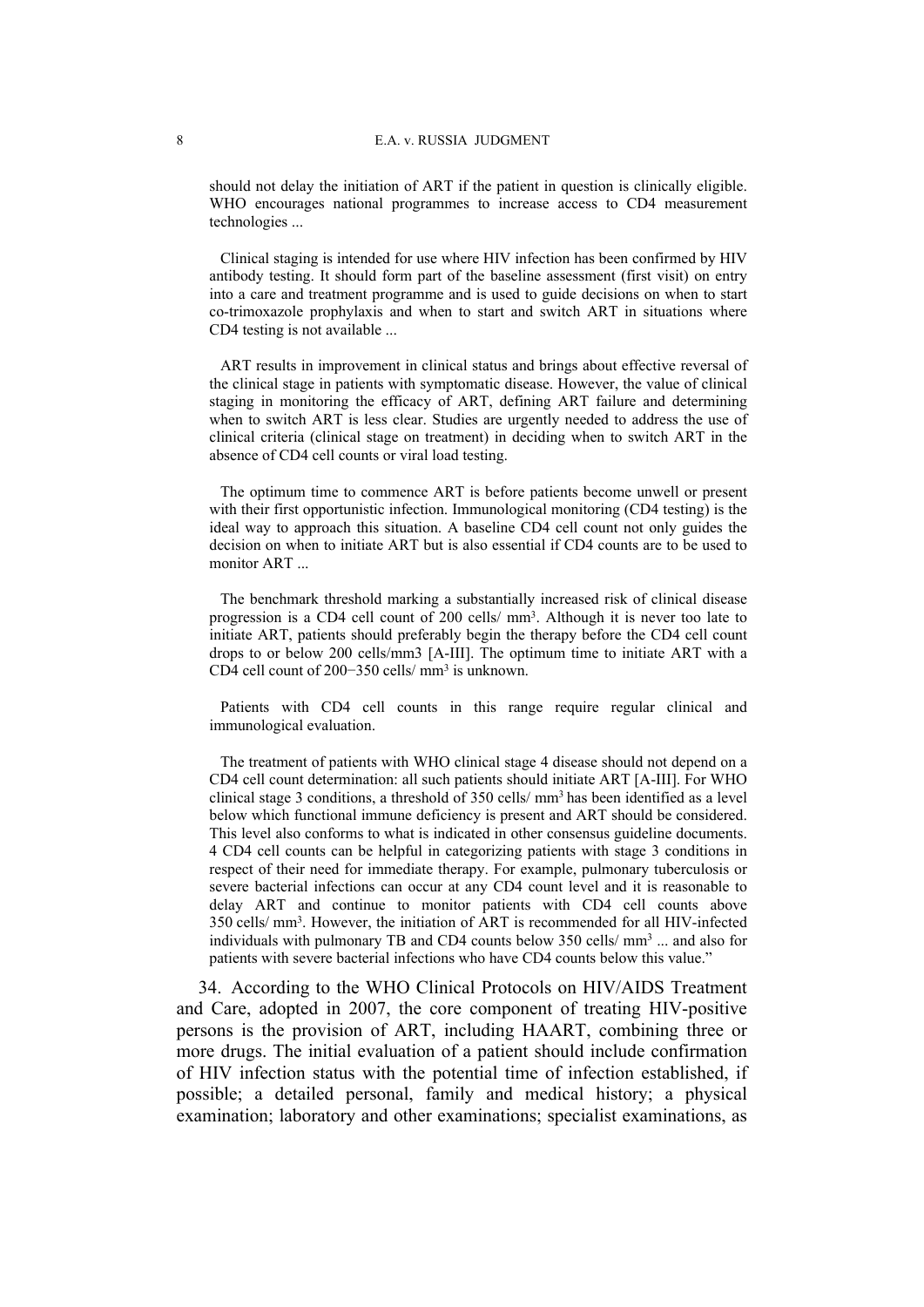appropriate; and clinical and immunological staging. Clinical staging (stage 3 or 4) and CD4 counts are the best primary markers and viral load the secondary marker for deciding whether to start ART.

35. In 2010 the WHO issued a revised and updated version of the Guidelines "Antiretroviral therapy for HIV infection in adults and adolescents. Recommendation for a public health approach." The revised text indicates that all adolescents and adults with HIV infection and CD4 counts of or less than 350 cells/mm<sup>3</sup> should start ART, regardless of the presence or absence of clinical symptoms. Those with severe or advanced clinical disease (WHO clinical stage 3 or 4) should start ART irrespective of their CD4 cell count. All patients should have access to CD4 cell-count testing to optimise pre-ART care and ART management. Viral-load testing is recommended to confirm suspected treatment failure. Irrespective of CD4 cell counts, patients co-infected with HIV and tuberculosis should be started on ART as soon as possible after starting TB treatment.

# **B. Medical care in detention**

36. The United Nations Guidelines on HIV/AIDS and Human Rights, under the heading "Freedom from Cruel, Inhuman or Degrading Treatment or Punishment" state that denial to prisoners of access to HIV-related health care can constitute cruel, inhuman or degrading treatment, whereas prisoners suffering from AIDS should be considered for early release and given proper treatment outside prison.

<span id="page-10-0"></span>37. The relevant extracts from the 3rd General Report [CPT/Inf (93) 12] of the European Committee for the Prevention of Torture and Inhuman or Degrading Treatment or Punishment ("the CPT") read as follows:

38. A prison health care service should be able to provide medical treatment and nursing care, as well as appropriate diets, physiotherapy, rehabilitation or any other necessary special facility, in conditions comparable to those enjoyed by patients in the outside community. Provision in terms of medical, nursing and technical staff, as well as premises, installations and equipment, should be geared accordingly.

There should be appropriate supervision of the pharmacy and of the distribution of medicines. Further, the preparation of medicines should always be entrusted to qualified staff (pharmacist/nurse, etc.).

39. A medical file should be compiled for each patient, containing diagnostic information as well as an ongoing record of the patient's evolution and of any special examinations he has undergone. In the event of a transfer, the file should be forwarded to the doctors in the receiving establishment.

Further, daily registers should be kept by health care teams, in which particular incidents relating to the patients should be mentioned. Such registers are useful in that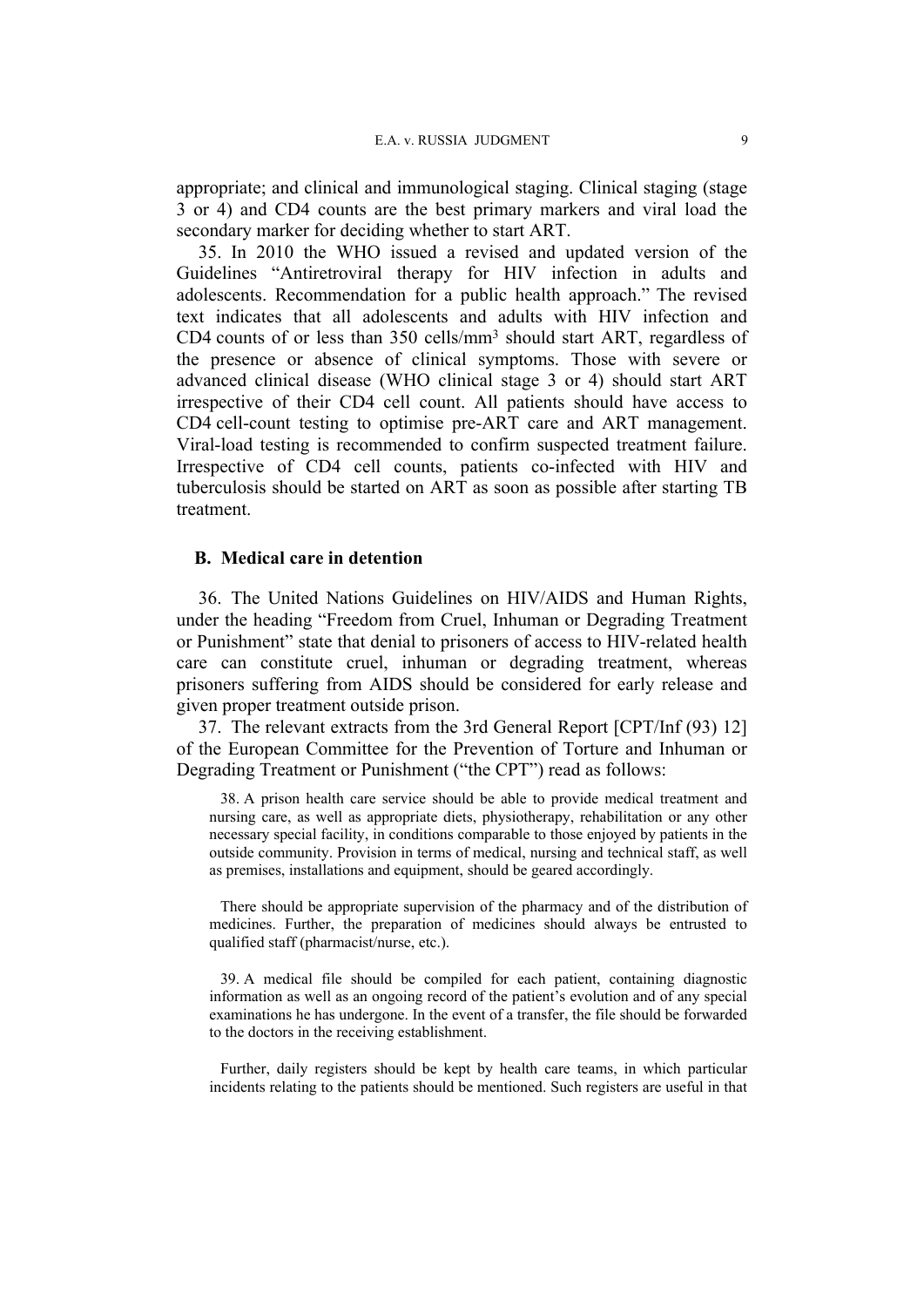they provide an overall view of the health care situation in the prison, at the same time as highlighting specific problems which may arise.

40. The smooth operation of a health care service presupposes that doctors and nursing staff are able to meet regularly and to form a working team under the authority of a senior doctor in charge of the service."

# THE LAW

# I. ALLEGED VIOLATION OF ARTICLE 3 OF THE CONVENTION

38. The applicant complained that the deficiencies in his medical care in detention between 2003 and 2006 amounted to a violation of Article 3 of the Convention, which reads as follows:

"No one shall be subjected to torture or to inhuman or degrading treatment or punishment."

# **A. Admissibility**

39. The Government argued that the applicant had not exhausted domestic remedies because he had not complained to the administration of the detention facilities about his medical care. Nor had he lodged a civil claim for compensation in respect of non-pecuniary damage or damage to his health caused to him in this regard. Moreover, he could also have brought a complaint under Chapter 25 of the Code of Civil Procedure, which, as clarified by the Plenary Supreme Court in 2009, enables the courts to deal with health-related issues.

40. The Court observes that the applicant's complaint was first raised in substance before the Court in May 2006 and concerned the continuous situation of absent or inadequate medical care during his detention since 2003. The Court has previously examined and dismissed similar arguments on the part of the Government in relation to a similar situation (see *Koryak v. Russia*, no. 24677/10, §§ 74-95, 13 November 2012, and *Dirdizov v. Russia*, no. 41461/10, §§ 75-91, 27 November 2012). Nothing in the Government's submissions inclines the Court to reach a different conclusion in the present case.

41. The Court notes that this complaint is not manifestly ill-founded within the meaning of Article 35  $\frac{8}{3}$  (a) of the Convention. It further notes that it is not inadmissible on any other grounds. It must therefore be declared admissible.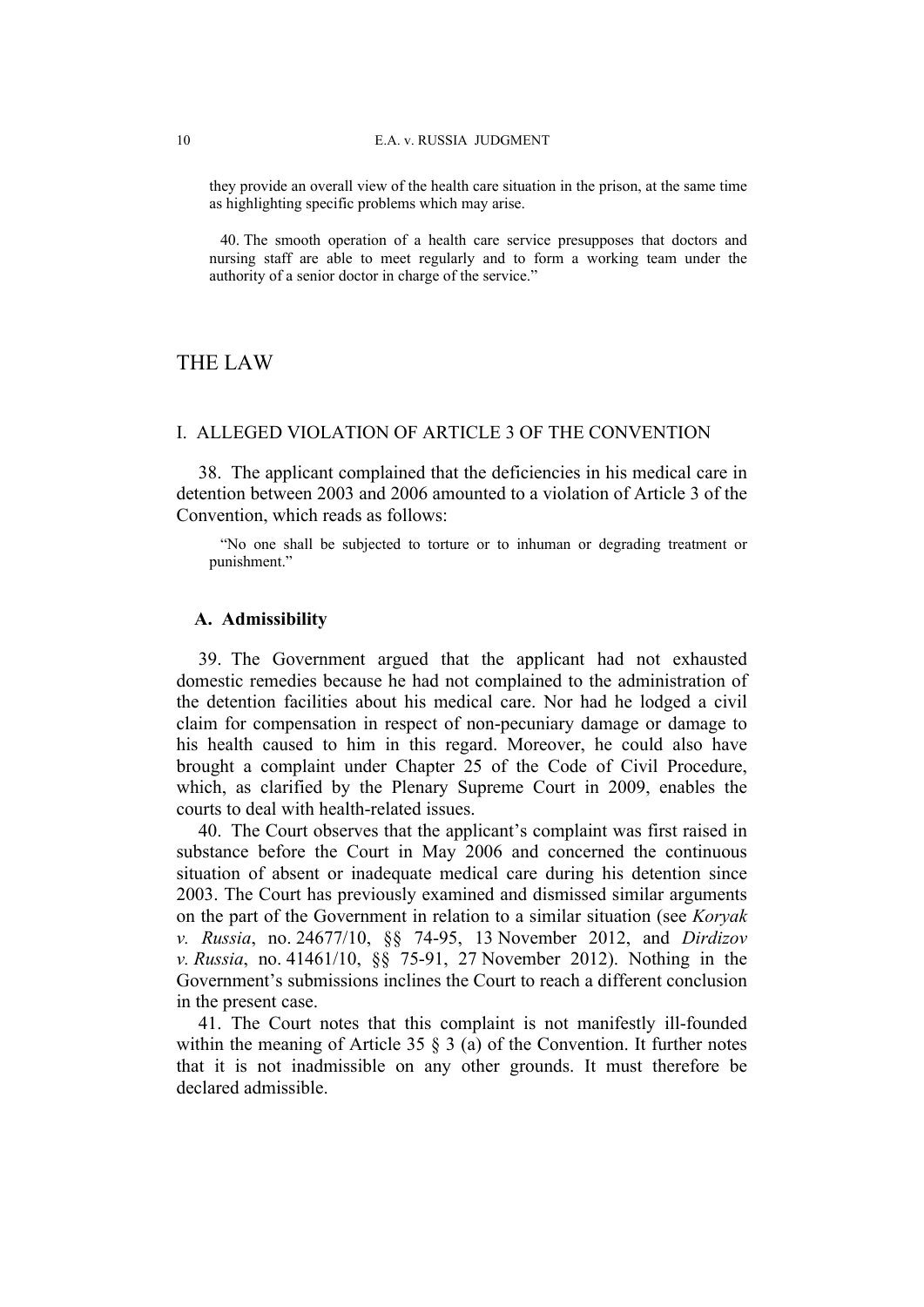# **A. Merits**

### *1. The parties' submissions*

#### **(a) The applicant**

42. The applicant alleged that between 2003 and 2006 he had not been provided with adequate medication in respect of his illnesses, in particular HIV and hepatitis C. He argued, with reference to the domestic and international documents, that an immunological assessment was an indispensable element of the medical care of an HIV-positive patient and such an assessment should have been carried out on a regular basis. Between 2003 and 2006 no informed decision as to the necessity for a highly active antiretroviral therapy (HAART) could be taken without a complete immunological assessment, and no such assessment had been carried out until 2007, when the applicant's state of health had already deteriorated significantly. The antiretroviral treatment had been prescribed in 2007 only when his condition had reached stage 4, although the relevant clinical indications had already been noted earlier. In any event, provision of sustaining ART should have been available to the applicant while the disease was in remission. During his detention he had complied with all medical recommendations. In 2009, after his release, however, he had indeed not complied with the medical recommendations, fearing arrest and deportation from Russia.

#### **(b) The Government**

43. The Government stated that following HIV testing the applicant had been placed under supervision in the medical unit of the remand centre in 2003. He had received consultations by an ophthalmologist, a dermatologist and a psychiatrist. Under the applicable domestic rules (see paragraph [29](#page-6-0) above) antiretroviral treatment could be prescribed where it was clinically indicated and while the disease remained clinically active, until the disappearance of clinical symptoms. The clinical data in 2003-06 had not indicated that antiretroviral treatment was necessary; the applicant had at that time been receiving treatment for concomitant diseases, including tuberculosis. Making their own assessment of the available documentation, the Government affirmed that the presence of tuberculosis was not an element of clinical data which necessitated ART. The Government submitted that the applicant's other illnesses (such as tuberculosis or hepatitis C) were not HIV-related since they had not resulted from his HIV infection and, as such, could not be taken as markers for determining the necessity for ART.

44. The Government submitted that the applicant had been under the constant supervision of the medical staff and had had regular check-ups in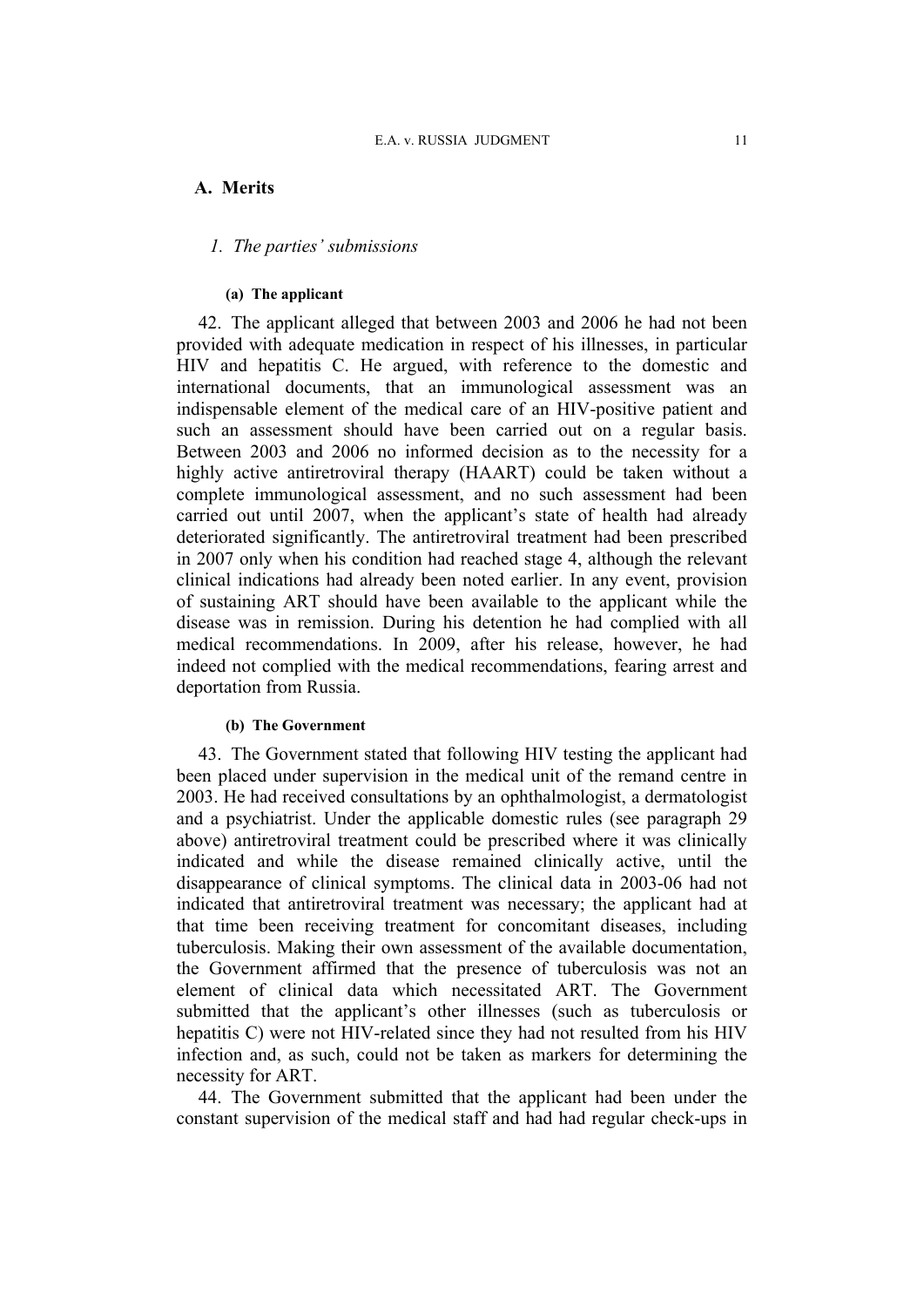the detention facilities and hospitals. Diagnosis and treatment of his illnesses had been provided at the minimum required standard. It did not follow from the prosecutor's reference to the lack of funding in the prison in 2005 (see paragraph [16](#page-4-0) above) that the applicant had not been provided with adequate medical care in medical facilities to which he had been admitted on numerous occasions during the relevant period. At times the applicant had refused medication, treatment or medical testing. He had been taken before a medical committee, which had informed him of the necessity of treatment and the adverse consequences of refusing it. Following his release, the applicant had again refused to comply with the medical recommendations and had refused medication.

# *2. The Court's assessment*

#### **(a) General principles**

45. The Court reiterates that under Article 3 of the Convention the State must ensure that a person is detained in conditions which are compatible with respect for his human dignity, that the manner and method of the execution of the measure do not subject him to distress or hardship of an intensity exceeding the unavoidable level of suffering inherent in detention and that, given the practical demands of imprisonment, his health and wellbeing are adequately ensured by, among other things, providing him with the requisite medical assistance (see *Kudła v. Poland* [GC], no. 30210/96, § 94, ECHR 2000-XI).

46. Where complaints are made about a failure to provide necessary medical assistance in detention, it is not indispensable for such a failure to have led to a medical emergency or have otherwise caused severe or prolonged pain in order for the Court to find that a detainee was subjected to treatment incompatible with the guarantees of Article 3 (see *Ashot Harutyunyan v. Armenia*, no. 34334/04, § 114, 15 June 2010). Article 3 cannot be interpreted as laying down a general obligation to release a detainee on health grounds, save for in exceptional cases (see *Papon v. France (no. 1)* (dec.), no. 64666/01, ECHR 2001-VI, and *Priebke v. Italy* (dec.), no. 48799/99, 5 April 2001), or to place him in a civil hospital to enable him to obtain a particular kind of medical treatment. However, a lack of appropriate medical treatment may raise an issue under Article 3 even if the applicant's state of health did not require his immediate release.

47. The national authorities must ensure that diagnosis and care in detention facilities, including prison hospitals, are prompt and accurate, and that, where necessitated by the nature of a medical condition, supervision is regular and systematic, and involves a comprehensive therapeutic strategy aimed at adequately treating the detainee's health problems or preventing their aggravation (see *Dirdizov v. Russia*, no. 41461/10, § 95, 27 November 2012, and *Sakhvadze v. Russia*, no. 15492/09, § 83, 10 January 2012).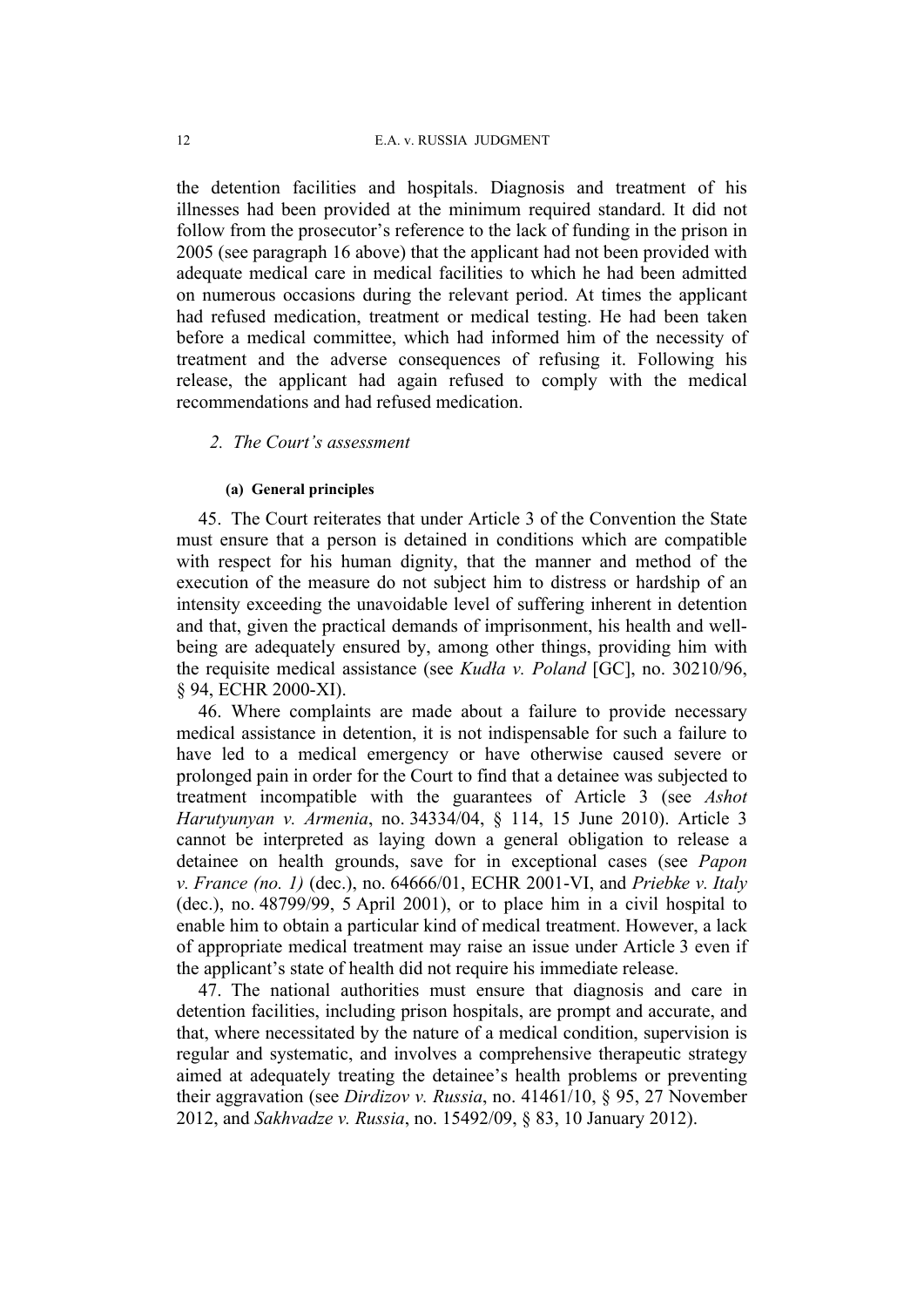48. On the whole, while taking into consideration "the practical demands of imprisonment", the Court reserves a fair degree of flexibility in deciding, on a case-by-case basis, whether any deficiencies in medical care were "compatible with the human dignity" of a detainee (see *Aleksanyan v. Russia*, no. 46468/06, § 140, 22 December 2008).

49. The Court reiterates that an unsubstantiated allegation of no, delayed, or otherwise unsatisfactory medical care is normally not sufficient to disclose an issue under Article 3 of the Convention. A credible complaint should normally include, among other things, sufficient reference to the medical condition in question, medical prescriptions that were sought, made or refused, and some evidence – for instance, expert reports – capable of disclosing serious failings in the applicant's medical care (see *Valeriy Samoylov v. Russia*, no. 57541/09, § 80, 24 January 2012).

50. The Court also reiterates that its task is to determine whether the circumstances of a given case disclose a violation of the Convention in respect of an applicant, rather than to assess *in abstracto* the national legislation of the respondent State, its regulatory schemes or the complaints procedure used by an applicant. Thus, mere reference to the domestic compliance with such legislation or schemes, for instance as regards licensing of medical institutions or qualifications of medical professionals, does not suffice to oppose an alleged violation of Article 3 of the Convention. It is fundamental that the national authorities dealing with such an allegation apply standards which are in conformity with the principles embodied in Article 3 (ibid., § 81).

51. Concerning its own scrutiny, the Court reiterates that, in view of the subsidiary nature of its role, it must be cautious in taking on the role of a first-instance tribunal of fact where this is not rendered unavoidable by the circumstances of a case. The Court has held in various contexts that where domestic proceedings have taken place, it is not the Court's task to substitute its own assessment of the facts for that of the domestic courts and, as a general rule, it is for those courts to assess the evidence before them (see, among others, *Giuliani and Gaggio v. Italy* [GC], no. 23458/02, §§ 179 and 180, 24 March 2011). Although the Court is not bound by the findings of domestic courts, in normal circumstances it requires cogent elements to lead it to depart from the findings of fact reached by those courts (ibid.).

52. In its assessment of issues under Article 3 of the Convention, the Court gives thorough scrutiny to the question of the authorities' compliance with the prescriptions issued by medical professionals, in the light of the specific allegations made by an applicant (see *Vladimir Vasilyev v. Russia*, no. 28370/05, § 59, 10 January 2012).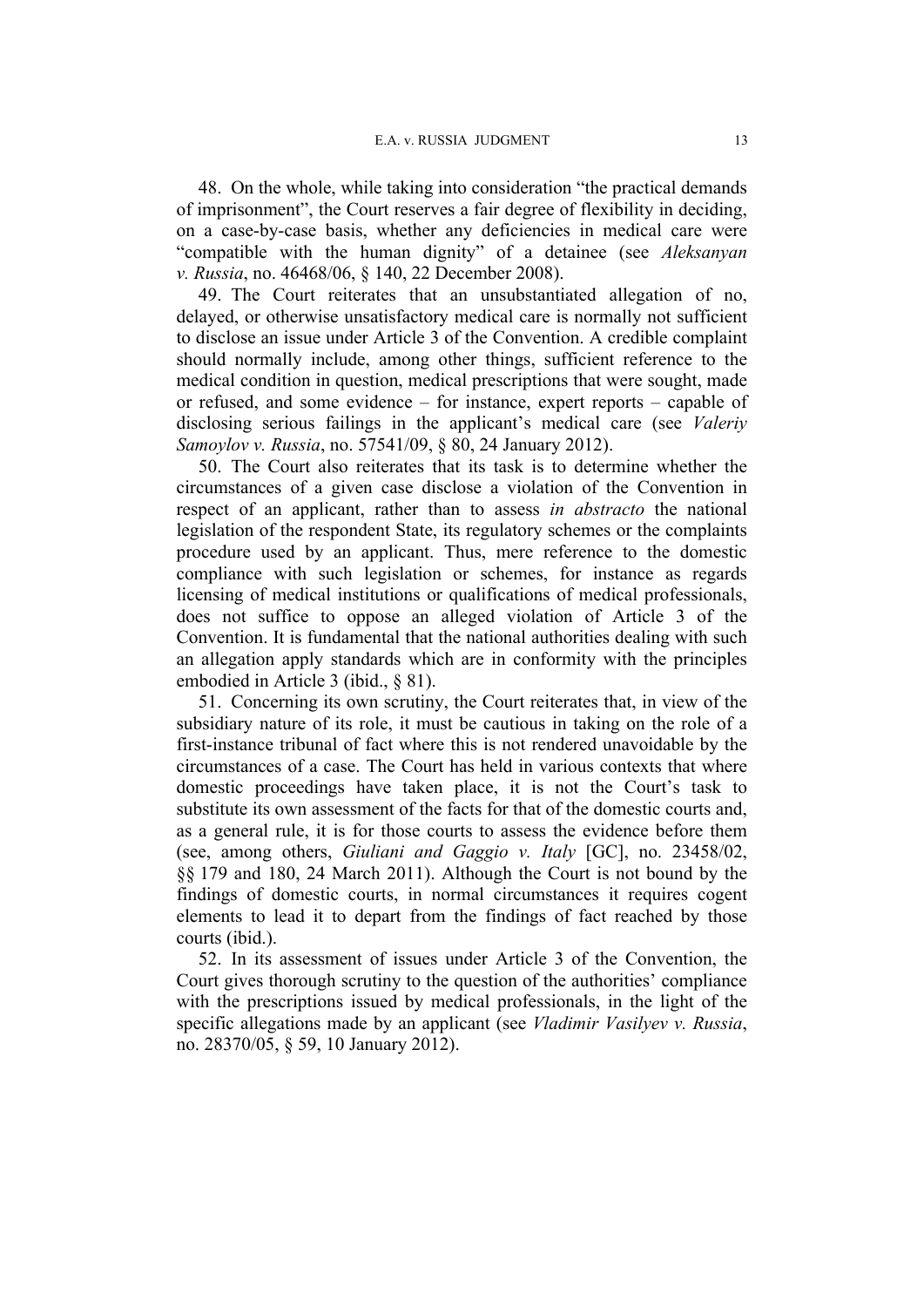#### **(b) Application of the principles in the present case**

53. Both before and after his arrest the applicant was diagnosed with, and treated for, a number of illnesses. After his arrest in 2003 he tested positive for HIV infection. It can be seen from the available documents that in 2003 the applicant's HIV was at stage 2. It appears that in 2004 it progressed to stage 3 and remained at that stage until 2006. At least one official report submitted by the applicant indicated that the prison at that time had no funding to supply prisoners with HIV-related medication (see paragraph [16](#page-4-0) above). An immunological assessment was carried out in March 2007. The applicant started receiving antiretroviral treatment in April 2007.

54. The Court observes that the main thrust of the applicant's complaint in the present case relates to the alleged failings of the prison authorities in relation to his HIV infection. In particular, the applicant argued that the authorities failed, between 2003 and 2006, to carry out a proper immunological assessment and to put in place an (HA)ART regimen.

55. Having regard to the nature of the applicant's medical conditions, his submissions and the documents available (see paragraphs [27](#page-6-1)[-37](#page-10-0) above), the Court is satisfied that the applicant made out a credible complaint which was capable of disclosing serious failings in his medical care (see *Valeriy Samoylov*, cited above, § 80).

56. The Government submitted in response that the authorities had rightly decided on the basis of the relevant test results that between 2003 and 2006 the applicant required no specific medical treatment, including antiretroviral treatment.

57. Thus, the main dispute between the parties is whether (HA)ART for HIV should have been administered to the applicant in 2003 to 2006. The Court has not been provided with any authoritative, for instance expert and/or judicial, assessment in this connection. As a rule, in its assessment of issues under Article 3 of the Convention, the Court gives thorough scrutiny to the question of the authorities' compliance with the prescriptions issued by medical professionals, in the light of the specific allegations made by an applicant (see *Vladimir Vasilyev*, cited above, § 59). For this reason, it is not the Court's task to rule on matters lying exclusively within the field of expertise of medical specialists and to establish whether the applicant in fact required such treatment during the relevant period.

58. Rather, in order to determine whether Article 3 of the Convention has been complied with, the Court will focus on determining whether the domestic authorities provided the applicant with sufficient medical supervision capable of effectively assessing his condition and setting up an adequate course of treatment for his diseases (see *Kozhokar v. Russia*, no. 33099/08, § 108, 16 December 2010). It considers that, given the nature and seriousness of his ailments, the applicant's condition required, *inter alia*, regular and specialised medical supervision for the monitoring of the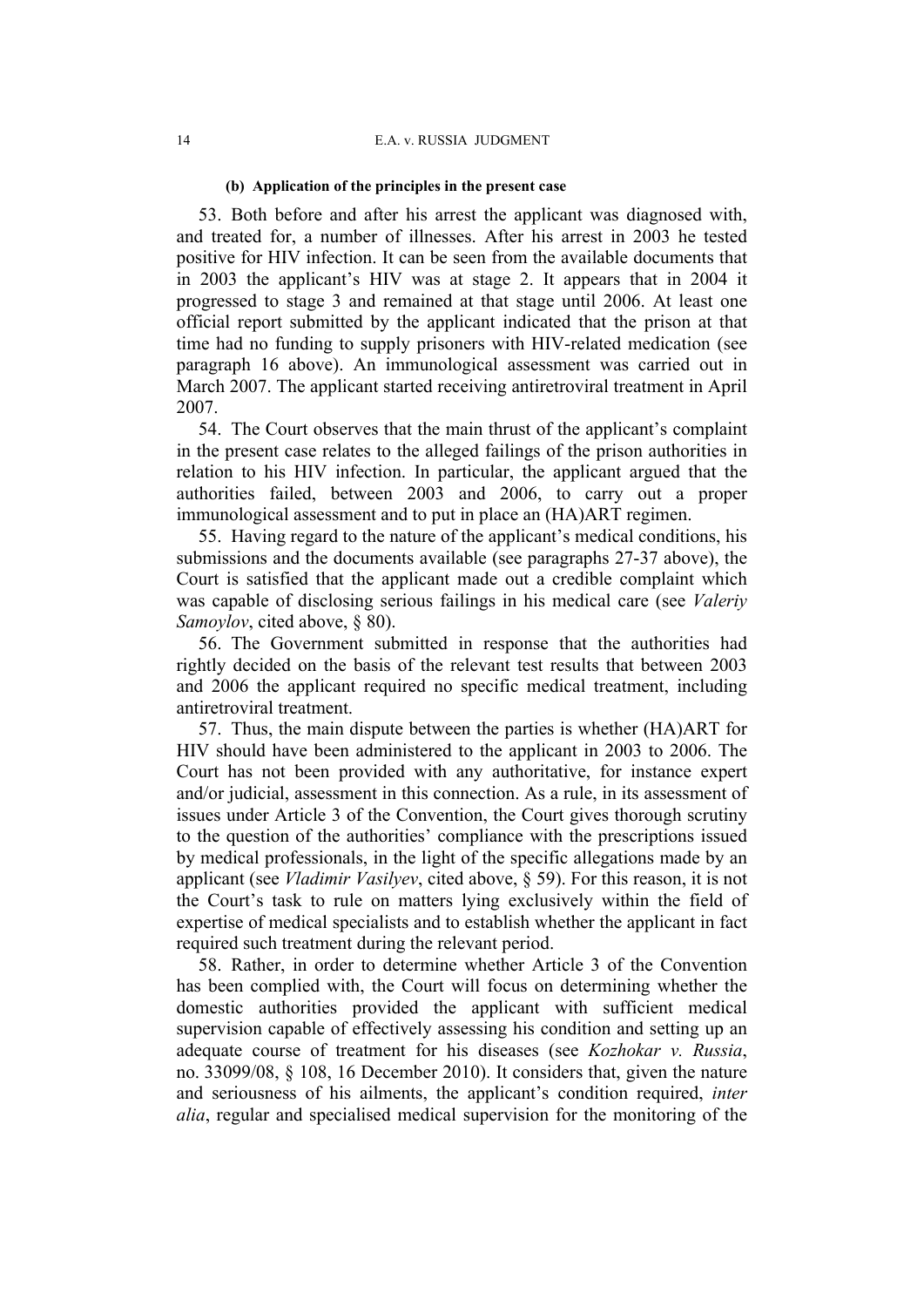progression rate of his HIV infection and timely diagnosis and treatment of possible opportunistic or concomitant infections (ibid.).

59. The Court notes that the complex medical issues arising in the present case were not subject to any prior and thorough scrutiny at the national level. Although the applicant's complaints relating to medical care were examined and dismissed by various public authorities, it appears that they did not have recourse to the requisite expertise or any specialist opinion (see paragraphs [16,](#page-4-0) [18](#page-4-1) and [19](#page-5-1) above). Neither the authorities nor the respondent Government in the present case specified a sufficient factual basis for their conclusions as to the adequacy of the medical care and supervision provided to the applicant during the relevant period.

60. Thus, it falls to the Court to determine, in the light of the parties' submissions and the available materials, including those obtained by it *proprio motu* (see *A.B. v. Russia*, no. 1439/06, § 131, 14 October 2010), whether the factual and legal elements of the case disclose a violation of Article 3 of the Convention. Indeed, this is not the first time that the Court has had to deal with allegations of inadequate HIV-related medical care in respect of detainees in Russia (see *Aleksanyan*, cited above, §§ 145-158; *A.B. v. Russia*, no. 1439/06, §§ 132-135, 14 October 2010; *Kozhokar v. Russia*, no. 33099/08, §§ 108-116, 16 December 2010; *Shchebetov v. Russia*, no. 21731/02, §§ 73-77, 10 April 2012; and *Koryak v. Russia*, no. 24677/10, §§ 102-108, 13 November 2012).

61. The Court notes that the WHO stipulated, both at the relevant time and, even more clearly, in subsequent reports (see paragraph [31](#page-7-0) above), that in the case of an HIV infection an initial patient evaluation should include, *inter alia*, laboratory and other examinations, as well as clinical and immunological staging. Laboratory HIV-related testing includes HIV serological testing and a CD4 cell count to determine the severity of the immunodeficiency. Similar requirements also clearly arise from the applicable domestic regulations (see paragraphs [27-](#page-6-1)[29](#page-6-0) above).

62. The Court observes that in September 2003 the applicant underwent HIV serological testing, which included two enzyme-linked immunosorbent assays and a confirmatory test (see paragraph [9](#page-3-1) above). Having tested HIV positive, the applicant was given an initial physical examination. Similar examinations were carried out, albeit at varying intervals, later (see paragraphs [10](#page-3-2)[-21](#page-5-2) above).

63. The Court finds it regrettable that the reference to the applicant's HIV staging is not legible in the initial check-up record and that, despite a request from the Court, the parties submitted no specific information giving the exact data of the initial HIV testing. In particular, neither the available documents nor the Government's submissions indicate how the staging of the applicant's HIV was determined. Nor does it appear that the applicant had a consultation by an infectious diseases specialist in 2003 or 2004. Significantly, despite the applicant's specific arguments, the respondent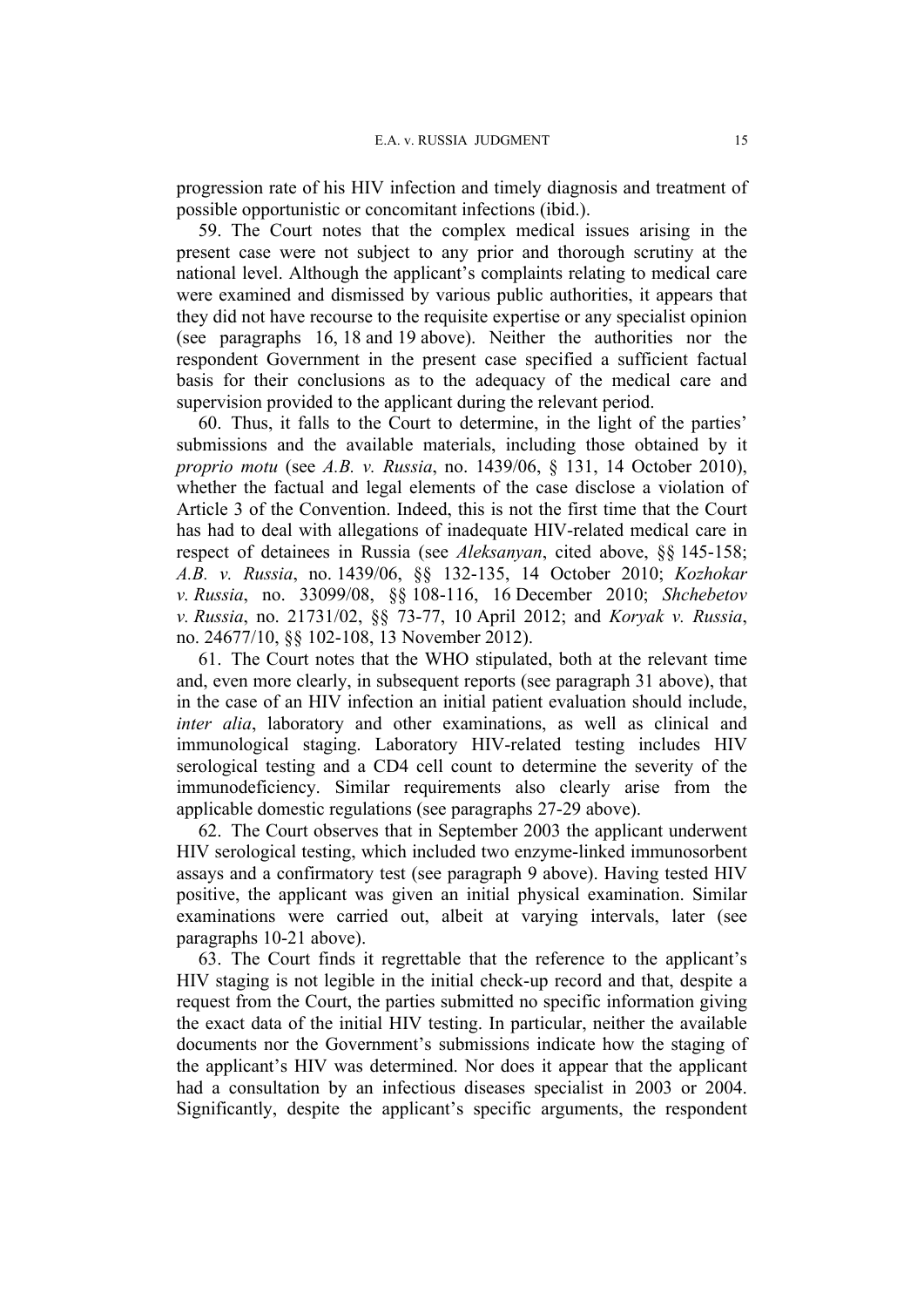Government have omitted to clarify whether the domestic authorities took any measures to determine the severity of the applicant's immunodeficiency by way of a CD4 cell count or another equivalent measure which was sufficient and current at the time. It has not been argued that a CD4 cell count, as envisaged by the 2004 WHO guidelines, was not available at the time (see paragraph [31](#page-7-0) above). To the contrary, the domestic regulations in force at the relevant time did provide for this type of testing (see paragraphs [27](#page-6-1) and 28 above). The collection of this data had a certain importance in view of the presence of tuberculosis, in particular in so far as management of the compounding effect of the co-infection was concerned. Furthermore, the applicant had also tested positive for the hepatitis C virus, which was among the relevant factors to be taken into consideration when planning the applicant's HIV-related treatment.

64. The Government's submissions are limited to stating that following the initial HIV testing the applicant was placed under supervision in the medical unit of the remand centre or a hospital for detainees. Their assertions before the Court relating to the timeliness of the decision to initiate ART only in 2007 are not substantiated by reference to any medical assessment of the applicant's situation and thus cannot be accepted by the Court as based on verified medical evidence.

65. The Court has been unable to assess on the basis of the available information whether the applicant's HIV status in 2003 to 2006 required (HA)ART or whether some other form of medical care was appropriate and afforded to him. The fact remains, however, that for several years there was no proper immunological assessment to determine the appropriate time to initiate antiretroviral therapy. It was not until 2007, that is, nearly four years after the authorities had learned of the applicant's illness, that he was enabled to commence the therapy.

66. These considerations are sufficient for the Court to conclude that in the circumstances of the present case the authorities failed to comply with their responsibility to ensure the provision of adequate medical care to the applicant (see *A.B. v. Russia*, §§ 132-135, and *Koryak*, § 102, both cited above).

67. In view of the gravity of the applicant's medical condition and the respondent Government's omission to substantiate their position regarding the absence of any need for medical care in relation to the applicant's HIV between 2003 and 2006, the case discloses a failure on the part of the respondent State leading to a situation in which the applicant can be said to have been subject to distress or hardship of an intensity exceeding the unavoidable level of suffering inherent in detention. The Court thus considers that the authorities' failure amounted to inhuman and degrading treatment within the meaning of Article 3 of the Convention.

68. There has therefore been a violation of this provision.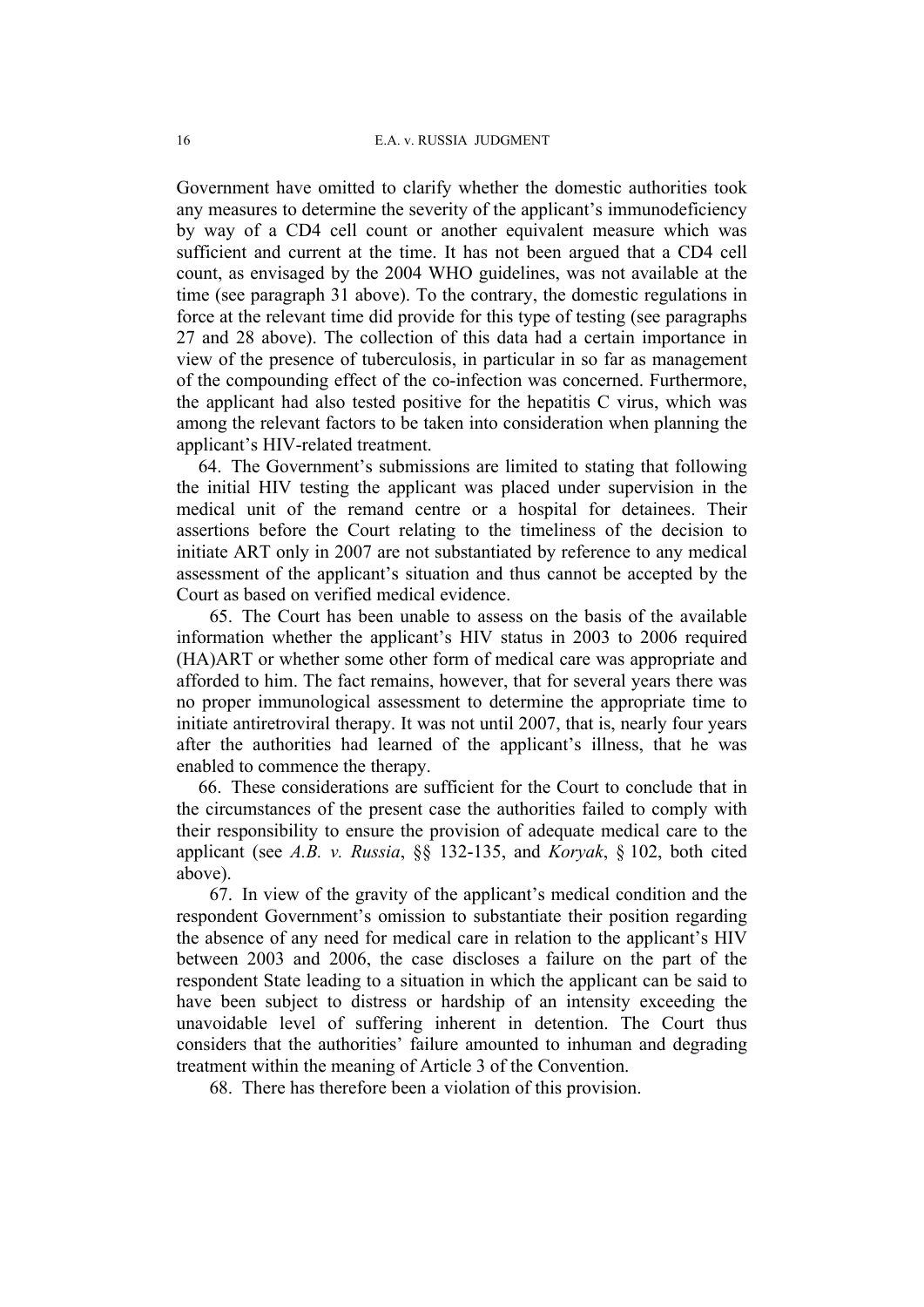#### E.A. v. RUSSIA JUDGMENT 17

### II. OTHER ALLEGED VIOLATIONS OF THE CONVENTION

69. Lastly, the applicant complained about the conditions of his detention, ill-treatment by prison officials, unlawful detention and unfair criminal proceedings.

70. The Court has examined these complaints as submitted by the applicant. However, in the light of all the material in its possession, and in so far as the matters complained of are within its competence, the Court finds that they do not disclose any appearance of a violation of the rights and freedoms set out in the Convention or its Protocols. It follows that this part of the application is manifestly ill-founded and must be rejected in accordance with Article 35 §§ 3 (a) and 4 of the Convention.

# III. APPLICATION OF ARTICLE 41 OF THE CONVENTION

#### 71. Article 41 of the Convention provides:

"If the Court finds that there has been a violation of the Convention or the Protocols thereto, and if the internal law of the High Contracting Party concerned allows only partial reparation to be made, the Court shall, if necessary, afford just satisfaction to the injured party."

#### **A. Damage**

72. The applicant claimed compensation in respect of non-pecuniary damage, leaving the amount to the Court's discretion.

73. The Government considered that a finding of a violation should suffice.

74. The Court observes that it is undeniable that the applicant suffered physical pain and mental anguish in relation to his serious medical conditions. It also accepts that he must have suffered distress, frustration and anxiety related to his inadequate health care, as established by the Court. Having regard to the nature of the violation and making assessment on an equitable basis, the Court awards the applicant 7,500 euros (EUR) in respect of non-pecuniary damage, plus any tax that may be chargeable on this amount.

# **B. Costs and expenses**

75. Since the applicant made no claim, the Court does not find it necessary to make any award under this head.